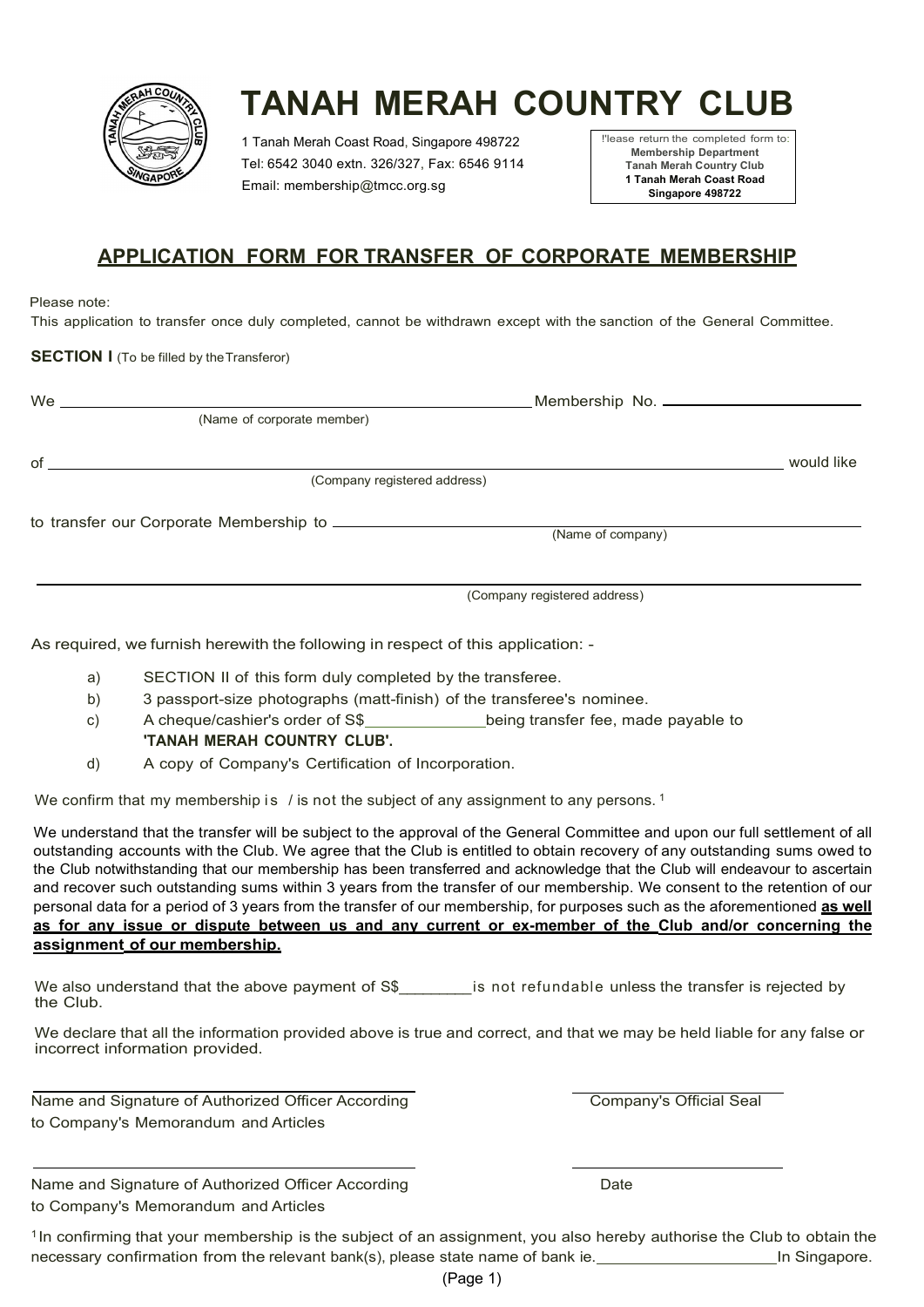SECTION II (To be filled by the Nominee) (\*Please delete as appropriate)

|  | (All correspondence to the nominee will be sent to the company, being the Corporate Member) |  |
|--|---------------------------------------------------------------------------------------------|--|
|  |                                                                                             |  |

If this application is accepted, we agree to abide by the Rules and Bye-Laws of the Club.

| Name and Signature of Authorized Officer According |  |
|----------------------------------------------------|--|
| to Company's Memorandum and Articles               |  |

Name and Signature of Authorized Officer According to Company's Memorandum and Articles

Company's Official Seal

Date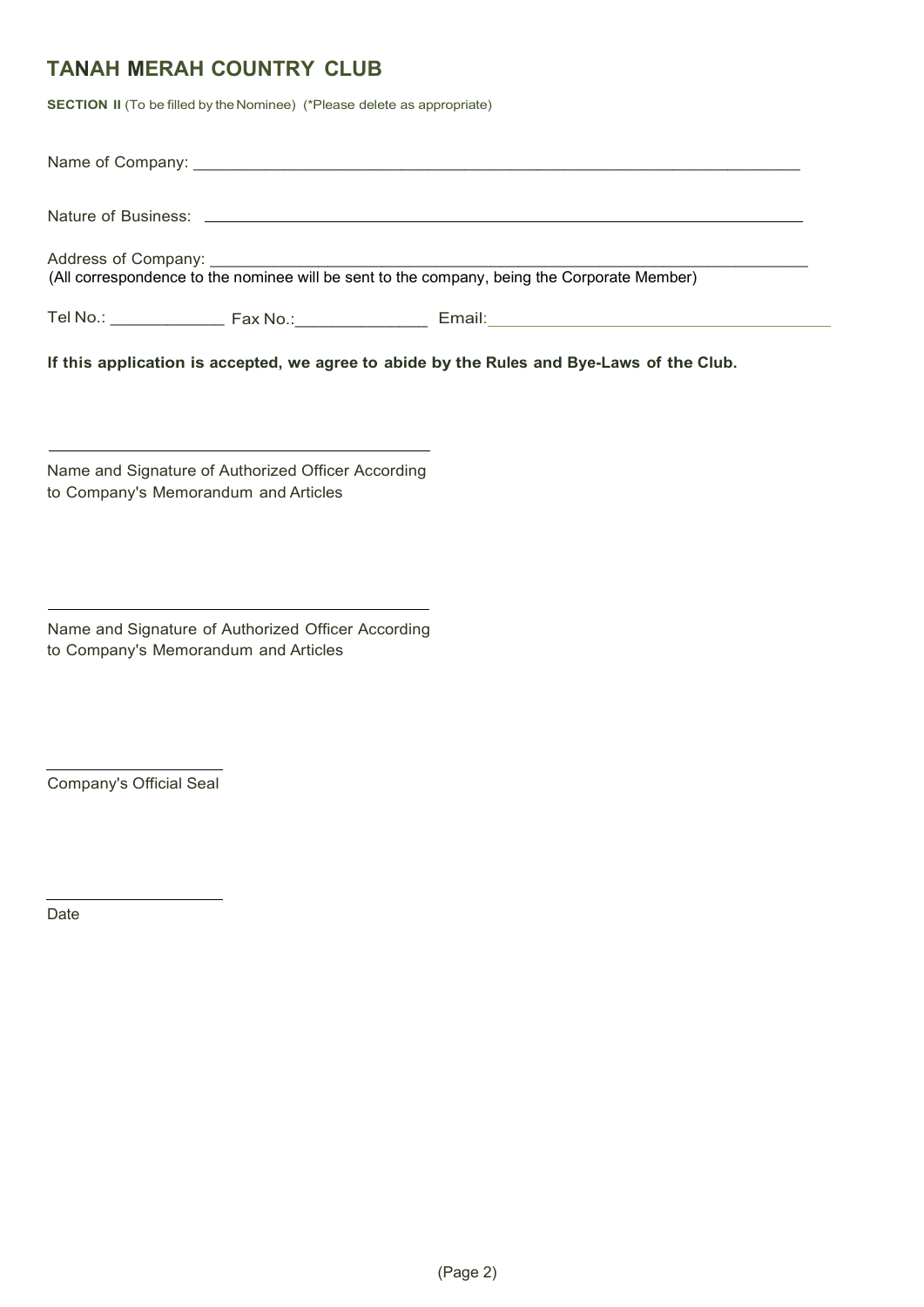SECTION II (To be filled by the Nominee) (\*Please delete as appropriate)

| (In full and block letters)                                                                                                        | Please underline surname                                                                                                                                                                                                                                                                                                                                |  |
|------------------------------------------------------------------------------------------------------------------------------------|---------------------------------------------------------------------------------------------------------------------------------------------------------------------------------------------------------------------------------------------------------------------------------------------------------------------------------------------------------|--|
|                                                                                                                                    |                                                                                                                                                                                                                                                                                                                                                         |  |
|                                                                                                                                    |                                                                                                                                                                                                                                                                                                                                                         |  |
|                                                                                                                                    |                                                                                                                                                                                                                                                                                                                                                         |  |
|                                                                                                                                    |                                                                                                                                                                                                                                                                                                                                                         |  |
| <b>Marital Status:</b>                                                                                                             |                                                                                                                                                                                                                                                                                                                                                         |  |
| *Single/Married/Divorced/Widowed                                                                                                   |                                                                                                                                                                                                                                                                                                                                                         |  |
|                                                                                                                                    |                                                                                                                                                                                                                                                                                                                                                         |  |
|                                                                                                                                    | Date of Birth: <u>Cambridge Community Contract Construction Contract Colf Handicap:</u>                                                                                                                                                                                                                                                                 |  |
| Names of other golf clubs of which nominee is a member:                                                                            |                                                                                                                                                                                                                                                                                                                                                         |  |
| to the Rules and any Bye-Law made under these Rules.<br>(Copy of marriage certificate must be provided for registration of spouse) | Pursuant to Rule 8(iv), the spouse and children of Members shall be entitled to use the facilities of the Club subject<br>the control of the control of the control of the control of the control of the control of the control of the control of the control of the control of the control of the control of the control of the control of the control |  |
|                                                                                                                                    |                                                                                                                                                                                                                                                                                                                                                         |  |
|                                                                                                                                    |                                                                                                                                                                                                                                                                                                                                                         |  |
|                                                                                                                                    |                                                                                                                                                                                                                                                                                                                                                         |  |

Tel / Mobile No.\_\_\_\_\_\_\_\_\_\_\_\_\_ Fax No.: (O) Email: \_

Spouse's Signature: Current Golf Handicap:

Office Address: \_\_\_\_\_\_\_\_\_\_\_\_\_\_\_\_\_\_\_\_\_\_\_\_\_\_\_\_\_\_\_\_\_\_\_\_\_\_\_\_\_\_\_\_\_\_\_\_\_\_\_\_\_\_\_\_\_\_\_\_\_\_\_\_\_\_\_\_\_\_\_\_\_\_\_\_\_ z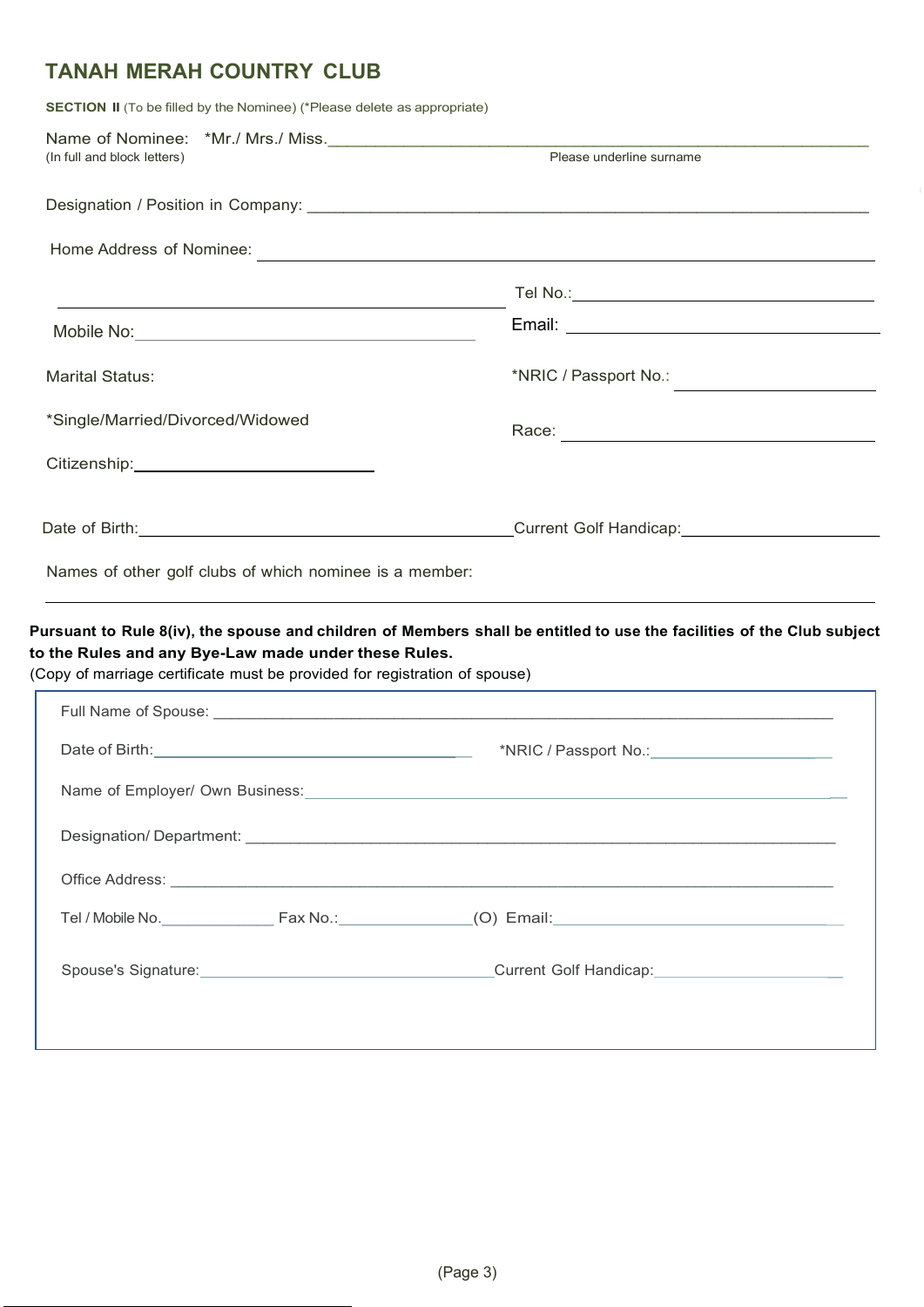| Full name of unmarried children under 21 years: |                     |     |               |
|-------------------------------------------------|---------------------|-----|---------------|
| Name                                            | NRIC / Passport No. | Sex | Date of Birth |
|                                                 |                     |     |               |
|                                                 |                     |     |               |
|                                                 |                     |     |               |
|                                                 |                     |     |               |
|                                                 |                     |     |               |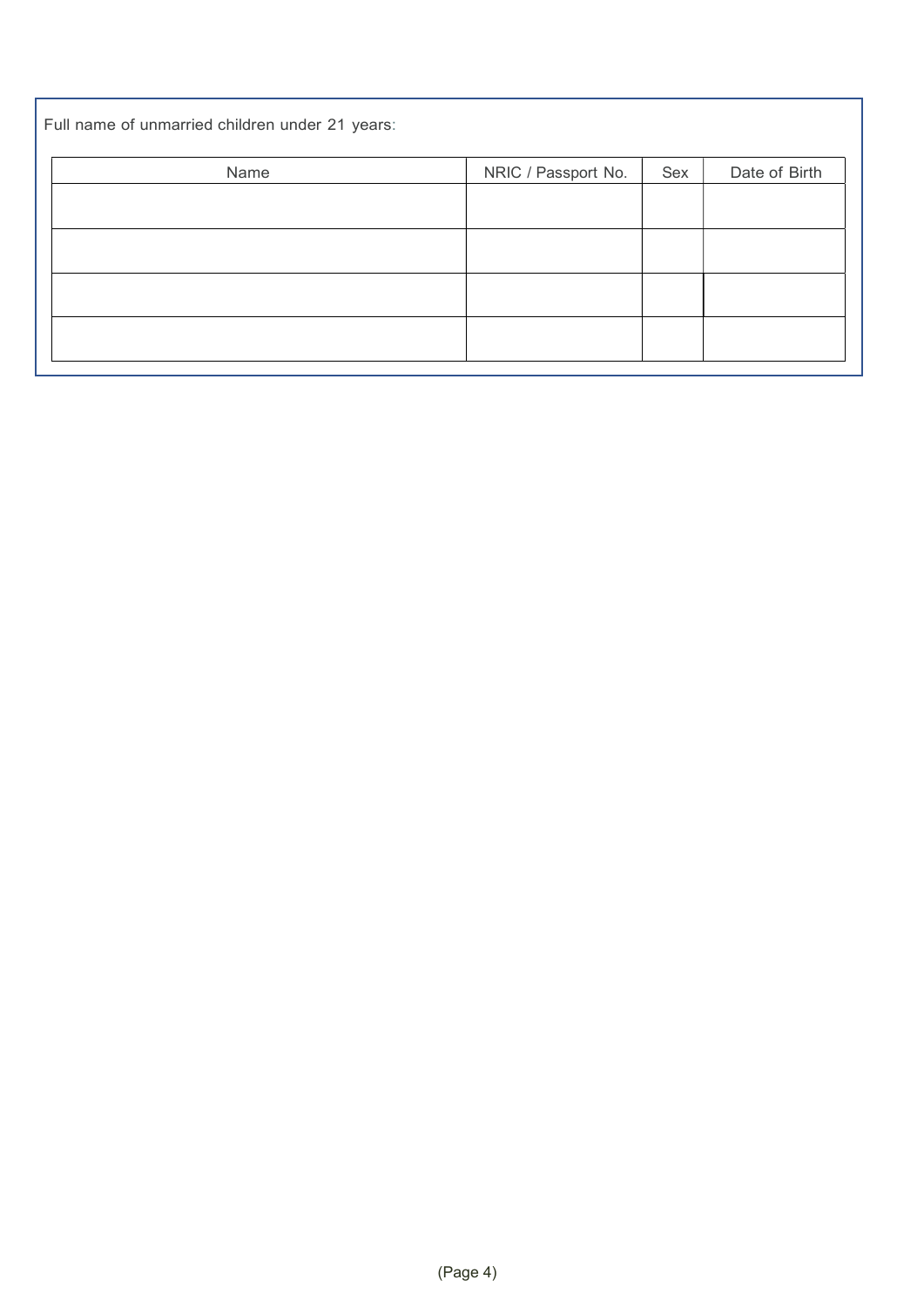SECTION II (Cont'd)

#### Bank Information

| The banks which have branches in Singapore and which I have account(s) with are: |  |  |
|----------------------------------------------------------------------------------|--|--|
| (To list)                                                                        |  |  |

| ٠  |  |
|----|--|
| כי |  |
| ົ  |  |
|    |  |

SECTION III (To be filled by the Transferee) (\*Please delete as appropriate)

| 1. | Have you or your spouse ever been asked to resign or had your membership terminated by any Club in<br>Singapore?     |                                                                   |                                                                                                                                                                                                                                |  |  |
|----|----------------------------------------------------------------------------------------------------------------------|-------------------------------------------------------------------|--------------------------------------------------------------------------------------------------------------------------------------------------------------------------------------------------------------------------------|--|--|
|    | *YES/NO                                                                                                              |                                                                   |                                                                                                                                                                                                                                |  |  |
|    |                                                                                                                      |                                                                   | (If yes, please elaborate) electron and the set of the set of the set of the set of the set of the set of the set of the set of the set of the set of the set of the set of the set of the set of the set of the set of the se |  |  |
| 2. |                                                                                                                      |                                                                   | Have you or your spouse ever been convicted in a court of law (other than for traffic offences)? *YES/ NO                                                                                                                      |  |  |
|    |                                                                                                                      |                                                                   |                                                                                                                                                                                                                                |  |  |
| 3. | Are you or your spouse currently the subject of ongoing bankruptcy proceedings or adjudicated a bankrupt?<br>*YES/NO |                                                                   |                                                                                                                                                                                                                                |  |  |
|    |                                                                                                                      |                                                                   | (If yes, please elaborate) expression and the set of the set of the set of the set of the set of the set of the set of the set of the set of the set of the set of the set of the set of the set of the set of the set of the  |  |  |
| 4. |                                                                                                                      | Proposer and Seconder (Must be TMCC members but not Term members) |                                                                                                                                                                                                                                |  |  |
|    |                                                                                                                      |                                                                   |                                                                                                                                                                                                                                |  |  |
|    |                                                                                                                      |                                                                   |                                                                                                                                                                                                                                |  |  |
|    |                                                                                                                      |                                                                   |                                                                                                                                                                                                                                |  |  |
|    |                                                                                                                      | Membership No.:________________Signature:__________________       | Period Known:_____________                                                                                                                                                                                                     |  |  |

Membership of the transferee will be activated 7 clear days from the date of the General Committee's approval. Subscription fees for the initial month will be pro-rated accordingly.